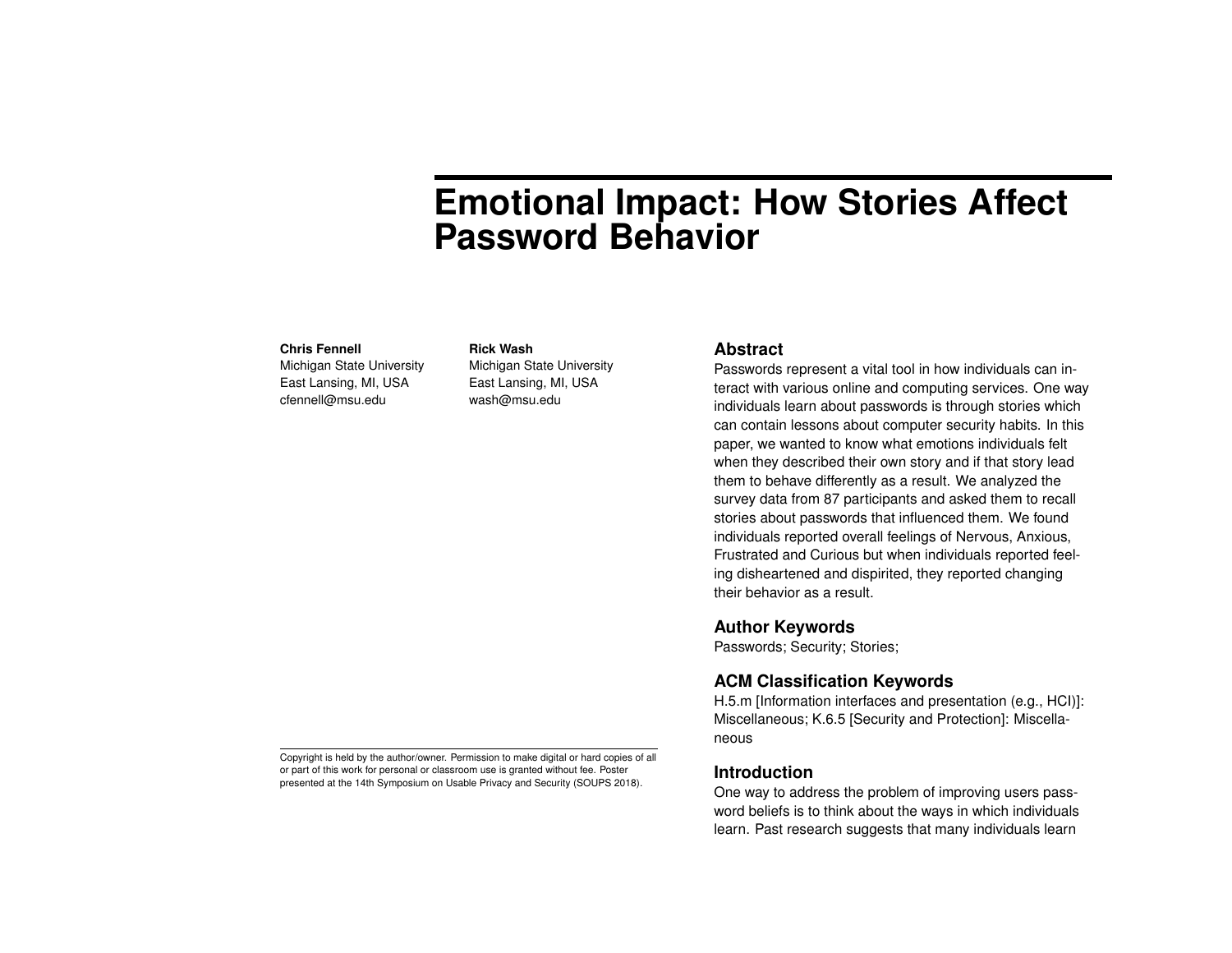#### **Participant #47 Full Story**

*"Dair kept hacking Mikaylas Facebook to see if she was talking to other guys. She kept using ones like 'dairsucksass123' and things along those lines, and he kept guessing them. She found out he had done it again while she was hanging out at my house so her and I went to go change it on my computer. She told me about how he kept guessing it and how she needed something he would never guess. We looked around the room for a random object to put at the base and I saw TurboTax sitting on the table. I told her 'taxreturn' and then a series of numbers, because what high schooler is thinking about taxes. To this day he never guessed it and it's been years. Boys are dumb. "*

their computer security behaviors from people close to them like family and friends through informal stories [\[5\]](#page-4-0). Stories enable readers to identify with the main characters in an easy, knowable way [\[1\]](#page-3-0). These stories often contain lessons and enable their readers to learn a desired outcome. Passwords are not the primary purpose for going online or using the computer, but decisions still need to be made about them [\[8\]](#page-4-1). Passwords are tools which enable users to access content and authenticate who is using a computer or system. Computer security practitioners often teach individuals about passwords through presenting facts and advice [\[7\]](#page-4-2). We, instead, explore how people learn about passwords through stories from peers. Stories, as a learning tool, may offer a way for individuals to learn about threats and alter beliefs.

# **Related Work**

Rader et al. [\[5\]](#page-4-0) examined and analyzed computer security stories to learn more about where individuals learn their computer security habits. The researchers asked nonexpert computer users to submit stories about computer security issues that they heard from others. Since computer security threats can be different, it is very interesting to see in what ways password stories affect individuals behavior. Within these stories, we want to examine is to see any differences when the protagonist is themselves or not. This could provide insight as to the differences in the way individuals learn from their own experience or if they learn from someone else's story.

Another area that we wanted to explore is to see what emotions are invoked after individuals recall a story about passwords. Kay and Loverock [\[3\]](#page-4-3) have explored the affect computers have on emotions and Rader et al. [\[5\]](#page-4-0) have examined emotions on computer security behavior. Early psychology research on emotion found that individuals can

be affected by positive (happy, excited) or negative emotions (Anger, frustration) but typically it was thought that one strong emotion would emerge over all others [\[6\]](#page-4-4). Research by Larsen, McGraw and Cacioppo [\[4\]](#page-4-5) showed that emotions are complicated and that individuals can experience many emotions. Not just a unified way but emotions can activate simultaneously [\[4\]](#page-4-5). When it comes to computer security, if an individual learned a security behavior through a previous experience, such as being hacked or forgetting a password, we would expect an emotional responses would be tied to such an event. While we expect individuals to tell stories about computer security decisions, we are unsure of the exact impact that they might have on their own emotions.

## **Method**

We conducted a short survey in November and December of 2017 where we asked undergraduate students to tell us a story involving passwords. In order to avoid overly simple stories and to make sure we could engage participants in a meaningful way, we decided to adapt the method from Rader et al. [\[5\]](#page-4-0). We started by asking participants to think about a number of stories that were password related and from there we asked them to focus on one story (see sidebar). We then asked them a number of questions about that story that they had decided to focus on.

The participants were chosen through self selecting our survey through our student research pool for which they would receive extra credit. We received a total of 87 responses. The respondents were aged between 18-36 ( *m*=20.98, *sd*=2.761) and they consisted of 54 (62.1%) female and 33 (37.9%) male participants.

### **Results**

Our primary focus for this study was to see if any behavior change came as a result of their story. In addition to the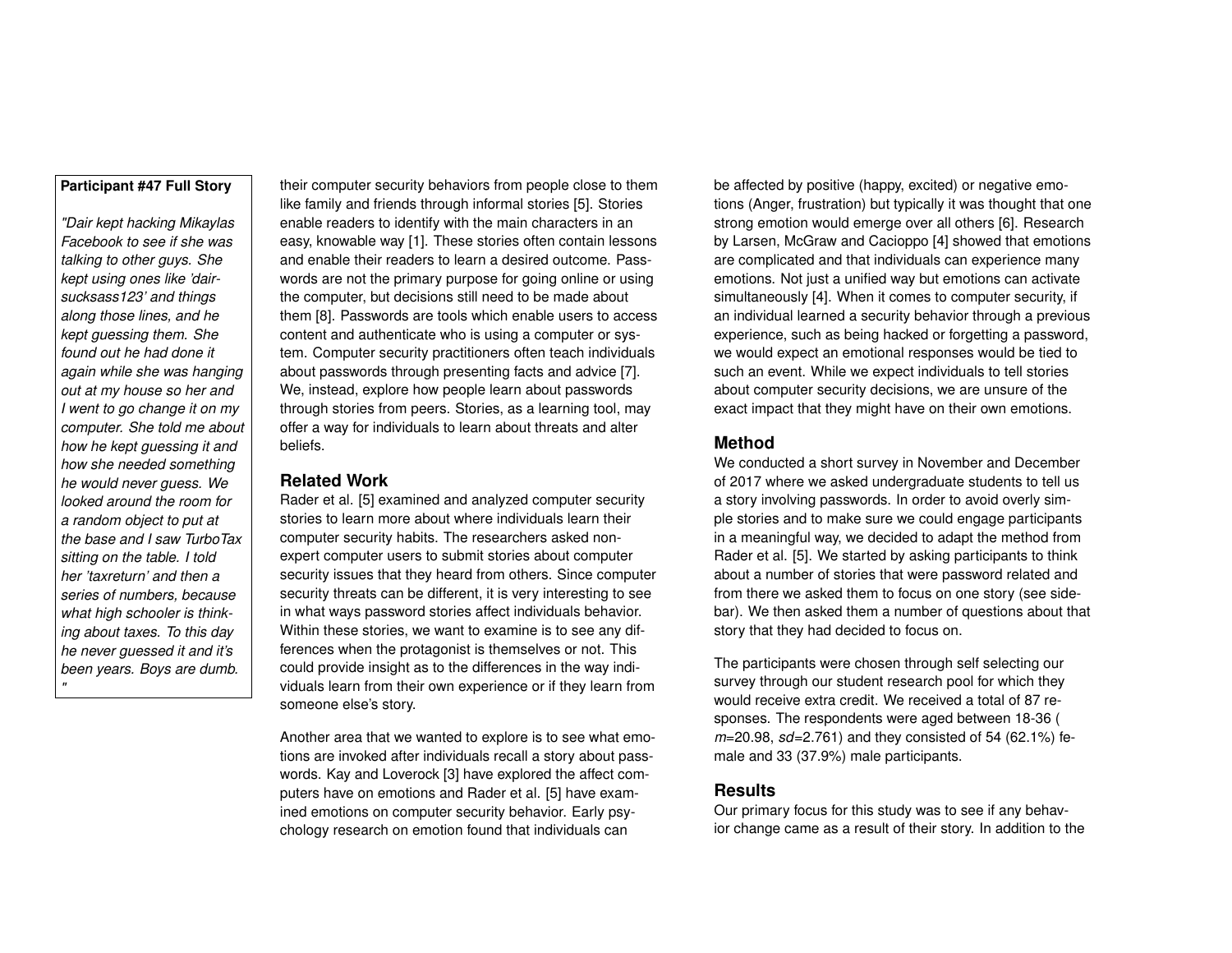|                 | Dist. | NЛ   |
|-----------------|-------|------|
| <b>Negative</b> |       |      |
| Disheartened    |       | 1.59 |
| Anxious         |       | 1.83 |
| Irritable       |       | 1 75 |
| Dispirited      |       | 1.54 |
| Insecure        |       | 1.58 |
| Frustrated      |       | 1.82 |
| Helpless        |       | 1.55 |
| Nervous         |       | 1.84 |
| Angry           |       | 1.65 |
|                 |       |      |
| POSIti          |       |      |

| Satisfied | 1.59 |
|-----------|------|
| Excited   | 1.41 |
| Curious   | 1 94 |

#### **Legend**

|  |  | - 4. Extremely |  |
|--|--|----------------|--|
|  |  |                |  |

- $\blacksquare$  3. Mostly
- **2. Somewhat**
- $\blacksquare$  1. Not at all

<span id="page-2-0"></span>**Table 1:** Emotions means

Security Behavior Intention Scale (SEBIS) questions developed by Egelman and Peer [\[2\]](#page-3-1), we asked the users simply if they started doing things differently as a result of the story they told. 36% of our participants reported changing their behavior as a result of their stories and 85% reported that they changed their thinking about passwords because of their story. Knowing that many of the participants changed their thinking and their behavior, we asked participants to report the levels of emotions that they felt and examined each emotion against whether or not the decided to change their behavior as a result of their story.

#### *Behavior Change*

We separated the emotions into the broad categories of positive and negative emotions from Kay and Loverock [\[3\]](#page-4-3), 1-Not at all, 2-Somewhat, 3-Mostly, and 4-Extremely. Analyzing the means of the emotions (see Table [1\)](#page-2-0) we can see that for almost all of the emotions the means were between "not at all" and "somewhat" with many of the means leaning towards "somewhat". The top three means were nervous, anxious and frustrated for the negative emotions and Curious for the positive emotions. Using linear regression, we created models for each each emotion (see Table [2\)](#page-2-1) and found that emotions effect behavior change differently.

Perhaps the participants felt that their stories made them feel negative emotions associated with the outcomes of their stories. To investigate this further, we asked the participants open ended questions. For example, some participants (#13, #80) reported that their password was compromised or that someone they new had their password compromised. #35 and #76 reported that they had high levels of anger. However, the highest effect sizes were with the emotions of dispirited  $(R^2=11.1\%)$  and disheartened  $(R^2=10.5\%)$ . So participants reported high means for nervous, anxious, frustrated and curious but when the story

<span id="page-2-1"></span>

|                 | Estimate $\beta$ | $R^2$            |
|-----------------|------------------|------------------|
| Negative        |                  |                  |
| Disheartened    | $***$<br>0.419   | $***$<br>0.111   |
| Dispirited      | 0.363            | *<br>0.106       |
| Angry           | 0.306            | $\star$<br>0.061 |
| Nervous         | $0.322 *$        | *<br>0.053       |
| Anxious         | $0.296$ $*$      | *<br>0.048       |
| Insecure        | $0.255$ *        | 0.046            |
| Irritable       | $0.278$ .        | $0.043$ .        |
| Frustrated      | 0.237            | 0.029            |
| Helpless        | 0.102            | 0.007            |
| <b>Positive</b> |                  |                  |
| Curious         | 0.174            | 0.016            |
| Satisfied       | 0.121            | 0.015            |
| Excited         | 0.079            | 0.004            |

Signif. codes: 0 '\*\*\*' 0.001 '\*\*' 0.01 '\*' 0.05 '.' 0.1 ' ' 1

**Table 2:** Emotions on Behavior Change. Grouped by emotion valence and sorted by  $R^2$ 

made you feel disheartened or dispirited it led to a change in behavior with passwords.

After we asked the participants about the emotions they felt during the stories, we asked them to describe one thing that they started doing differently. The response was open ended so we content analyzed them by grouping similar responses for each of the emotions. We picked the emotions that had the greatest effect sizes  $(R^2)$  $(R^2)$  $(R^2)$  from Table 2 which happened to be Disheartened and Dispirited. To do this analysis, we only picked participants if they reported feeling mostly or extremely for Dispirited and Disheartened and then analyzed and grouped their responses (see Table [3\)](#page-3-2).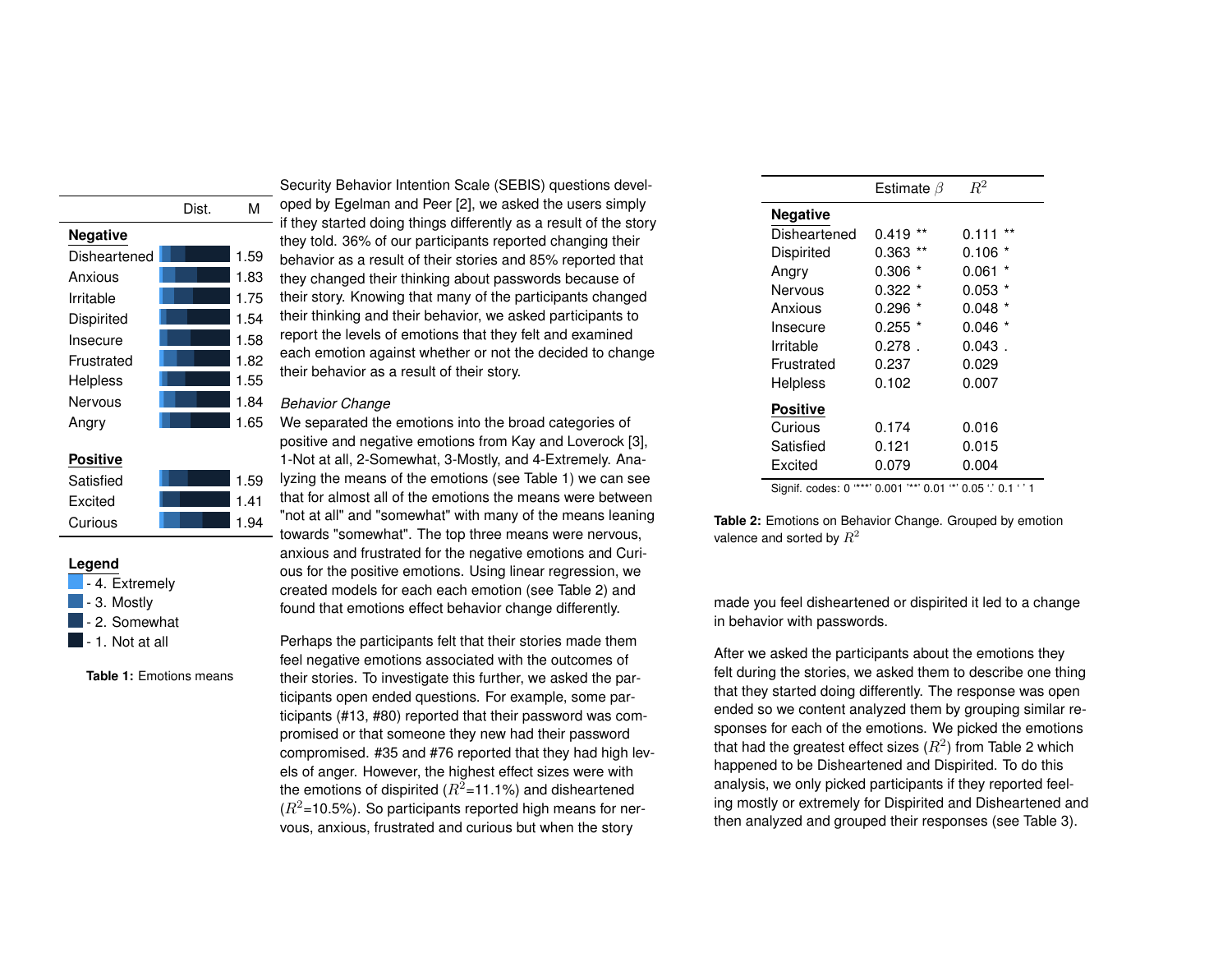<span id="page-3-2"></span>

|                              | Dispirite | Disheartenec |
|------------------------------|-----------|--------------|
| Dont Forget passwords        |           |              |
| Write Down passwords         |           | з            |
| Create harder passwords      |           | 2            |
| Dont Share passwords         |           |              |
| Change passwords             |           |              |
| Change password Freq.        |           |              |
| Change ways                  |           |              |
| Change password across sites |           |              |
| Make more memorable          |           |              |

**Table 3:** Responses to Behavior changed in counts.

# **Participant #11 Full Story**

*"Okay so my grandmothers stuff got stolen from her computer. She always makes her passwords like super easy and then saves all her credit card information and stuff in her emails so that she can make online orders and someone hacked in her email because her password was so easy and store her info and now she has like thousands in theft"*

The table shows the behaviors that participants decided to change as a result of their story. Individuals who felt dispirited wrote reasons like "Don't forget passwords","Write down passwords", and "Create harder passwords". As examples, Participant #11 wrote "Always writing down passwords for myself" and participant #40 "Writing down my passwords". Individuals who felt disheartened wrote similar changes such as "Create harder passwords", "Don't share passwords", "Change passwords" and "Make more memorable". While the small number of participants prevent us from evaluating how frequently each change happened, it is interesting that negative emotions led people to write down passwords or create harder passwords.

# **Discussion**

Our findings are consistent with past research in computer security; when individuals decide to make a behavior change they draw from their beliefs. Stories that leave people feeling dispirited and disheartened lead to behavior change. Looking closer at the participants full stories we can begin to see why. Taking participant #11 as an example (See Sidebar), "losing thousands in theft" can be easily seen as invoking those emotions. The story leaves you feeling disheartened and dispirited because you empathize with the grandmother.

# **Conclusion and Future work**

While many emotions can be associated with computer security stories about passwords, feeling disheartened and dispirited can lead to behavior change. It seems that the emotions that individuals feel can lead them to different types of behavior change. We would like to examine these stories further to see if they can be used as a way to improve individuals password practices and ultimately better computer security behaviors.

# **Acknowledgements**

The material is based upon work supported by the National Science Foundation under Grant No.1714126.

# **REFERENCES**

- <span id="page-3-0"></span>1. Jonathan Cohen. 2001. Defining Identification: A Theoretical Look at the Identification of Audiences With Media Characters. *Mass Communication and Society* 4, 3 (aug 2001), 245–264. DOI: [http://dx.doi.org/10.1207/S15327825MCS0403\\_01](http://dx.doi.org/10.1207/S15327825MCS0403_01)
- <span id="page-3-1"></span>2. Serge Egelman and Eyal Peer. 2015. Scaling the Security Wall: Developing a Security Behavior Intentions Scale (SeBIS). *Proceedings of the ACM CHI'15 Conference on Human Factors in Computing Systems* 1 (2015), 2873–2882. DOI: <http://dx.doi.org/10.1145/2702123.2702249>